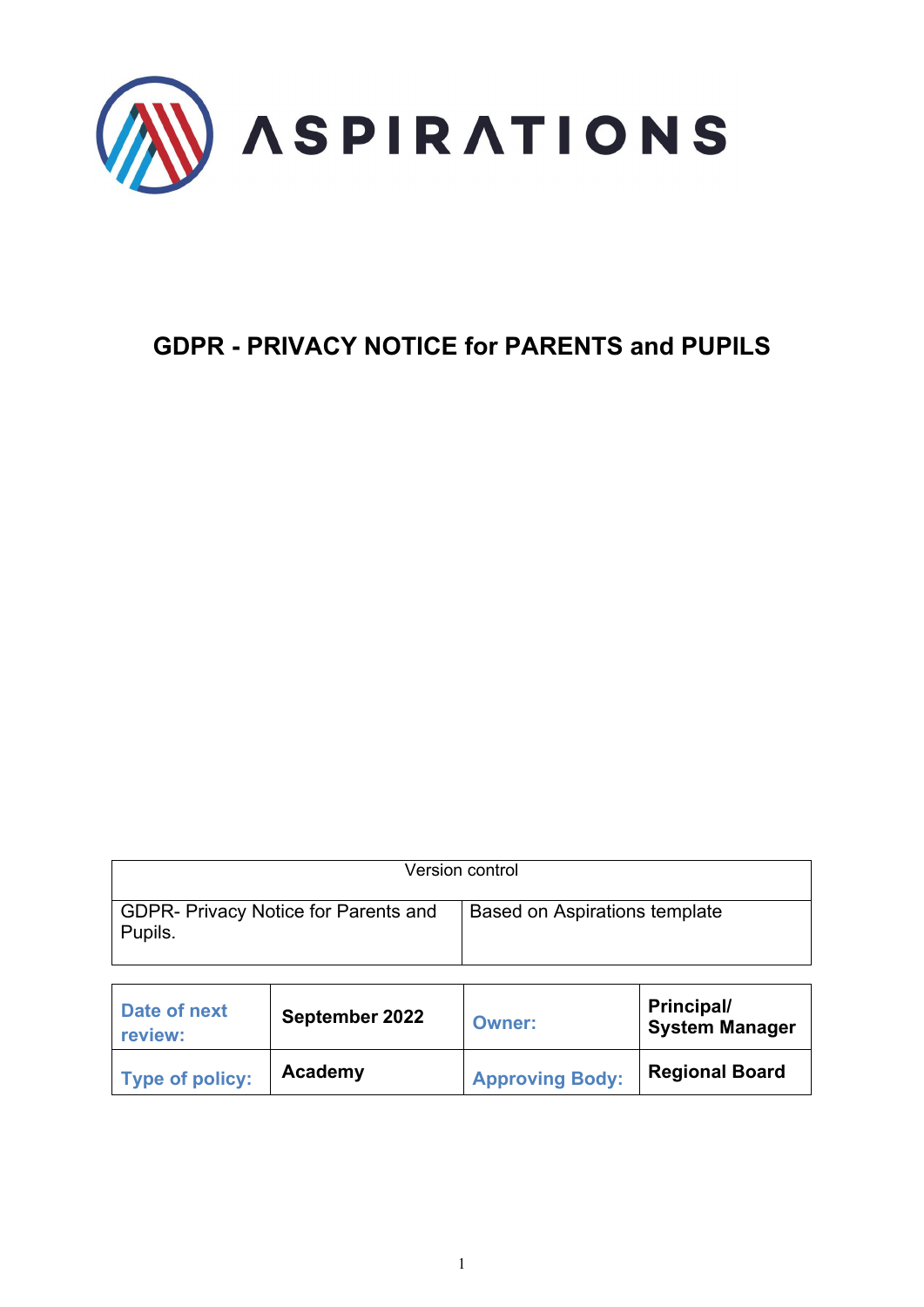Dashwood Banbury Academy is committed to protecting the privacy and security of personal information. This privacy notice describes how we collect and use personal information about pupils and parents, in accordance with the General Data Protection Regulation (GDPR), section 537A of the Education Act 1996 and section 83 of the Children Act 1989.

# **Who collects this information**

Dashwood Banbury Academy is a "data controller" and is therefore responsible for deciding how personal information about pupils and parents is held and used.

# **Data protection principles**

The Academy will comply with the data protection principles when gathering and using personal information, as set out in its Data Protection Policy, which can be accessed from www.dashwood-aspirations.org

# **The categories of pupil information that the Academy collects, processes, holds and shares**

The Academy may collect, store and use the following categories of personal information about pupils: -

- Personal information such as name, pupil number, date of birth, gender and contact information;
- Emergency contact and family lifestyle information such as names, relationship, phone numbers and email addresses;
- Characteristics (such as ethnicity, language, nationality, country of birth and free school meal eligibility);
- Attendance details (such as sessions attended, number of absences and reasons for absence);
- Financial details;
- Performance and assessment information;
- Behavioural information (including exclusions);
- Special educational needs information;
- Relevant medical information;
- Special categories of personal data (including biometric data, ethnicity, relevant medical information, special educational needs information);
- Images of pupils engaging in school activities, and images captured by the School's CCTV system;
- Information about the use of our IT, communications and other systems, and other monitoring information;

#### **How this information is collected**

While most of the information provided to the Academy is mandatory, some of it is provided on a voluntary basis. In order to comply with the General Data Protection Regulation, the Academy will inform pupils/parents whether they are required to provide certain pupil information or if there is a choice in this.

It is important that the personal information the Academy holds about its pupils/parents is accurate and current. Parents/carers are asked to keep the Academy informed if any personal information relating to their child/ren changes during their time at the Academy.

#### **How the Academy uses pupils' information**

The Academy will only hold pupil data and use it for: -

- Pupil admission process (and to confirm the identity of prospective pupils and their parents);
- Providing education services and extra-curricular activities to pupils, and monitoring pupils' progress and educational needs;
- Informing decisions such as the funding of schools;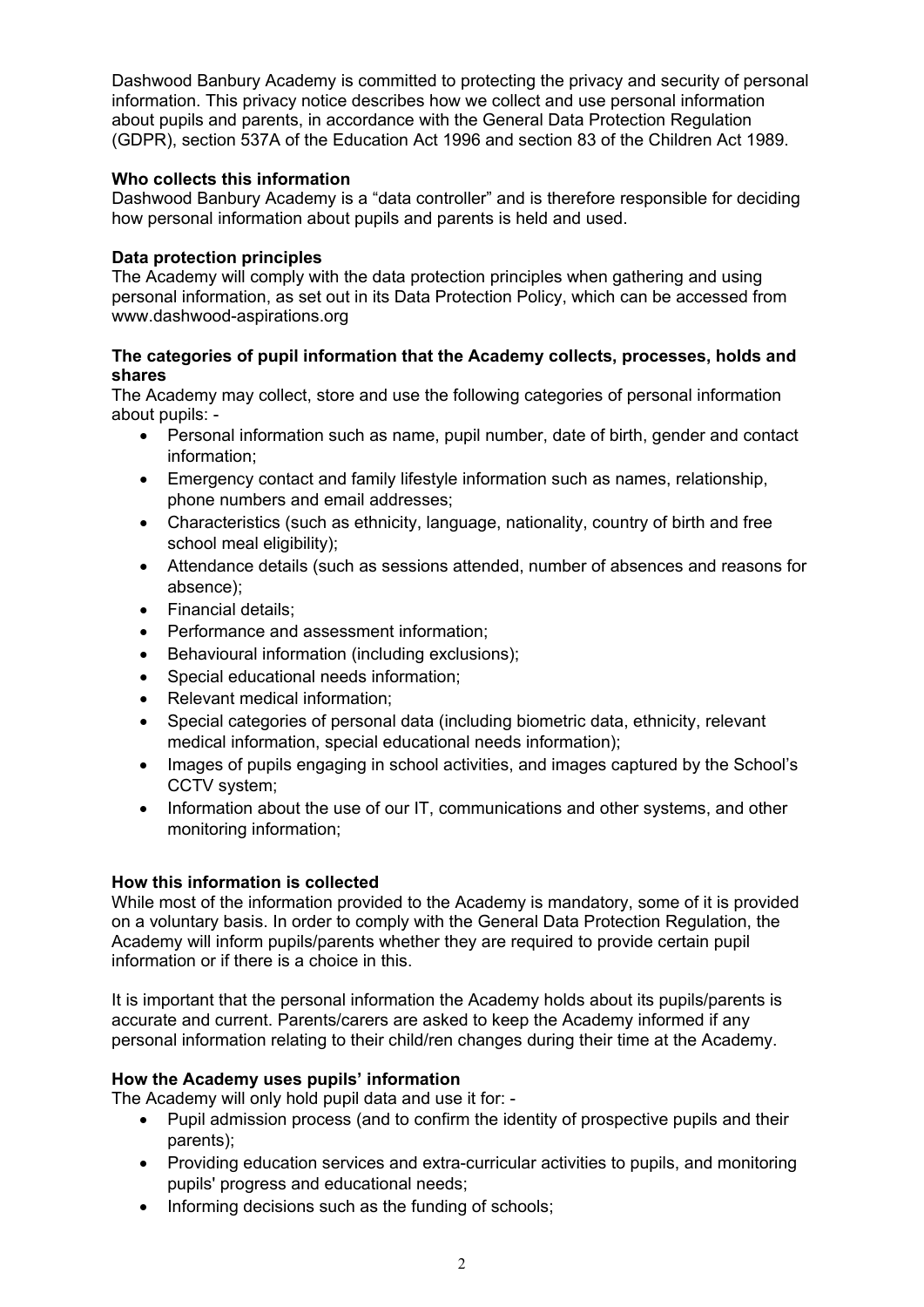- Assessing performance and to set targets for schools;
- Safeguarding pupils' welfare and providing appropriate pastoral (and where necessary medical) care;
- Supporting teaching and learning;
- Giving and receiving information and references about past, current and prospective pupils, and to providing references to potential employers of past pupils;
- Managing internal policy and procedure;
- Enabling pupils to take part in assessments, publishing the results of examinations and recording pupil achievements;
- Carrying out statistical analysis for diversity purposes;
- Legal and regulatory purposes (for example child protection, diversity monitoring and health and safety) and compliance with legal obligations and duties of care;
- Enabling relevant authorities to monitor the school's performance and to intervene or assist with incidents as appropriate;
- Monitoring use of the school's IT and communications systems in accordance with the Academy's IT security policy;
- Making use of photographic images of pupils in school publications, on the school website and on social media channels;
- Security purposes, including CCTV; and
- Where otherwise reasonably necessary for the school's purposes, including to obtain appropriate professional advice and insurance for the school.

#### **The lawful basis on which the Academy uses this information**

The Academy will only use personal information about pupils/parents when the law allows it to. Most commonly, information will be used in the following circumstances: -

- Consent: the individual has given clear consent to process their personal data for a specific purpose;
- Contract: the processing is necessary for a contract with the individual;
- Legal obligation: the processing is necessary to comply with the law (not including contractual obligations);
- Vital interests: the processing is necessary to protect someone's life.
- Public task: the processing is necessary to perform a task in the public interest or for official functions, and the task or function has a clear basis in law; and
- The Education Act 1996: for Departmental Censuses 3 times a year. More information can be found at: [https://www.gov.uk/education/data-collection-and](https://www.gov.uk/education/data-collection-and-censuses-for-schools)[censuses-for-schools.](https://www.gov.uk/education/data-collection-and-censuses-for-schools)

The Academy needs all the categories of information in the list above primarily to allow it to comply with legal obligations. Please note that the Academy may process information about a pupil without their knowledge or consent, where this is required or permitted by law.

#### **Sharing data**

The Academy may need to share data of pupils/parents with third parties, where it is necessary. There are strict controls on who can see this information. Generally, the Academy will not share data if it has been advised that the data should not be shared. The exceptions to this are where the sharing of the data is, (i) the only way the Academy can make sure the pupil/parent stays safe and healthy or (ii) the Academy is legally required to do so.

The third parties include the following: -

- the Department for Education (DfE) on a statutory basis under section 3 of The Education (Information About Individual Pupils) (England) Regulations 2013; *Further information about The National Pupil Database can be found in Appendix A*
- Ofsted;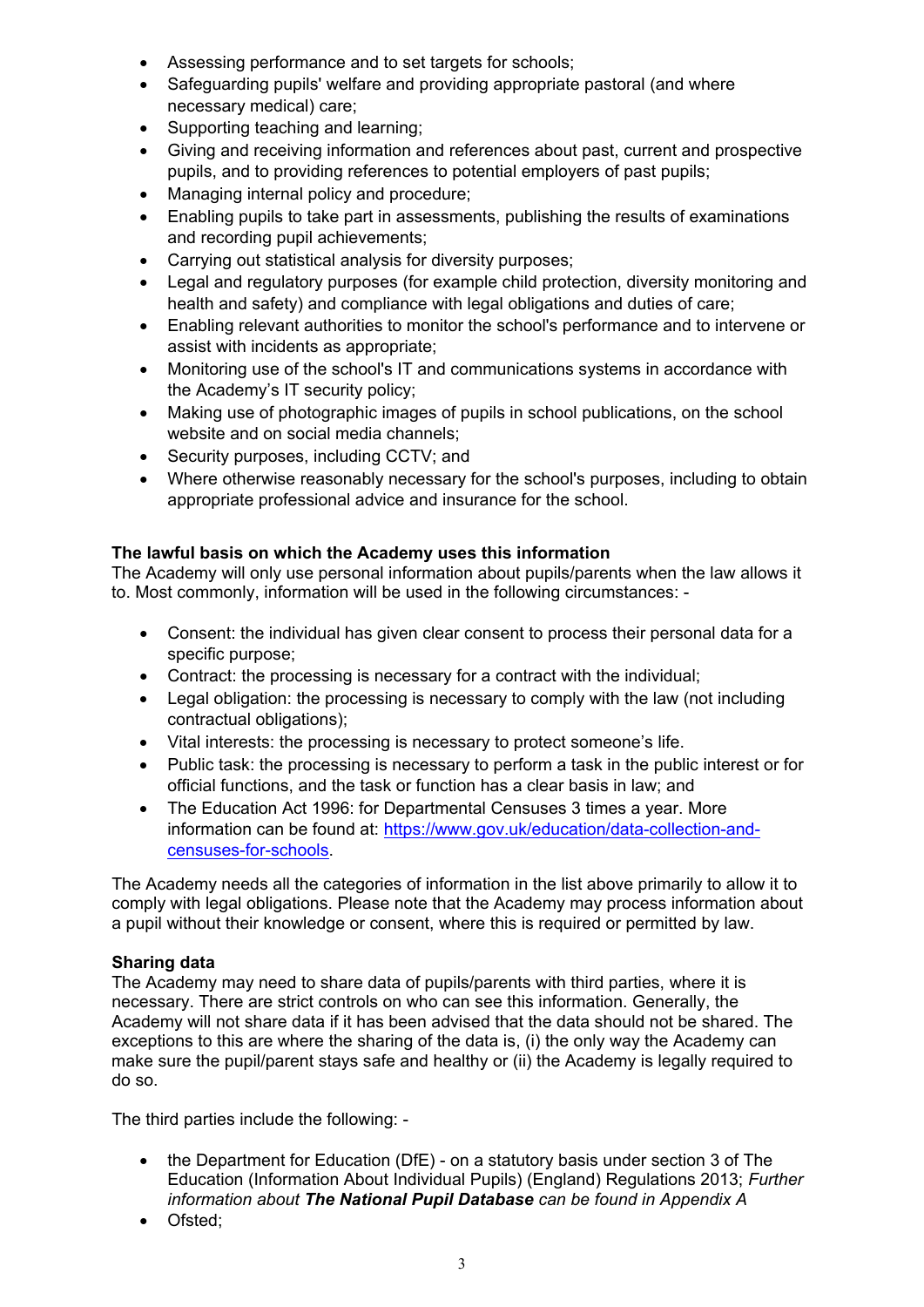- other Schools that pupils have attended/will attend;
- NHS;
- Welfare services (such as social services);
- Law enforcement officials such as police, HMRC;
- Local Authority Designated Officer;
- Professional advisors such as lawyers and consultants;
- Support services (including insurance, IT support, information security);
- Providers of learning software used by the Academy and
- The Local Authority.

Information will be provided to those agencies securely or anonymised where possible. The recipient of the information will be bound by confidentiality obligations, the Academy requires them to respect the security of the pupil/parent's data and to treat it in accordance with the law.

#### **Why the Academy shares this information**

The Academy does not share information about pupils/parents without consent unless otherwise required by law.

For example, the Academy shares students' data with the DfE on a statutory basis which underpins school funding and educational attainment. To find out more about the data collection requirements of the DfE please see Appendix A.

#### **Storing Pupil Data**

The Academy keeps information about pupils on computer systems and sometimes on paper.

The Academy retains information about pupils in accordance with the Academy's Data Retention Policy or otherwise in accordance with legal timeframes.

#### **Automated Decision Making**

Automated decision making takes place when an electronic system uses personal information to make a decision without human intervention. The Academy is allowed to use automated decision making in limited circumstances.

Pupils will not be subject to automated decision-making, unless the Academy has a lawful basis for doing so and the Academy has notified the pupil/parent.

## **Security**

The Academy has put in place measures to protect the security of pupils/parent's information (i.e., against it being accidentally lost, used or accessed in an unauthorised way). Further information can be found in the Academy's Information Security Policy.

#### **Requesting access to personal data**

Under data protection legislation, parents and pupils have the right to request access to information about the personal data that the Academy holds. To make a request for any personal information, or be given access to a child's education record, contact the Academy Data Protection Lead (DPL).

Pupils and parents also have the right to: -

- Object to processing of personal data that is likely to cause, or is causing, damage or distress;
- Prevent processing for the purposes of direct marketing;
- Object to decisions being taken by automated means;
- In certain circumstances, have inaccurate personal data rectified, blocked, erased or destroyed; and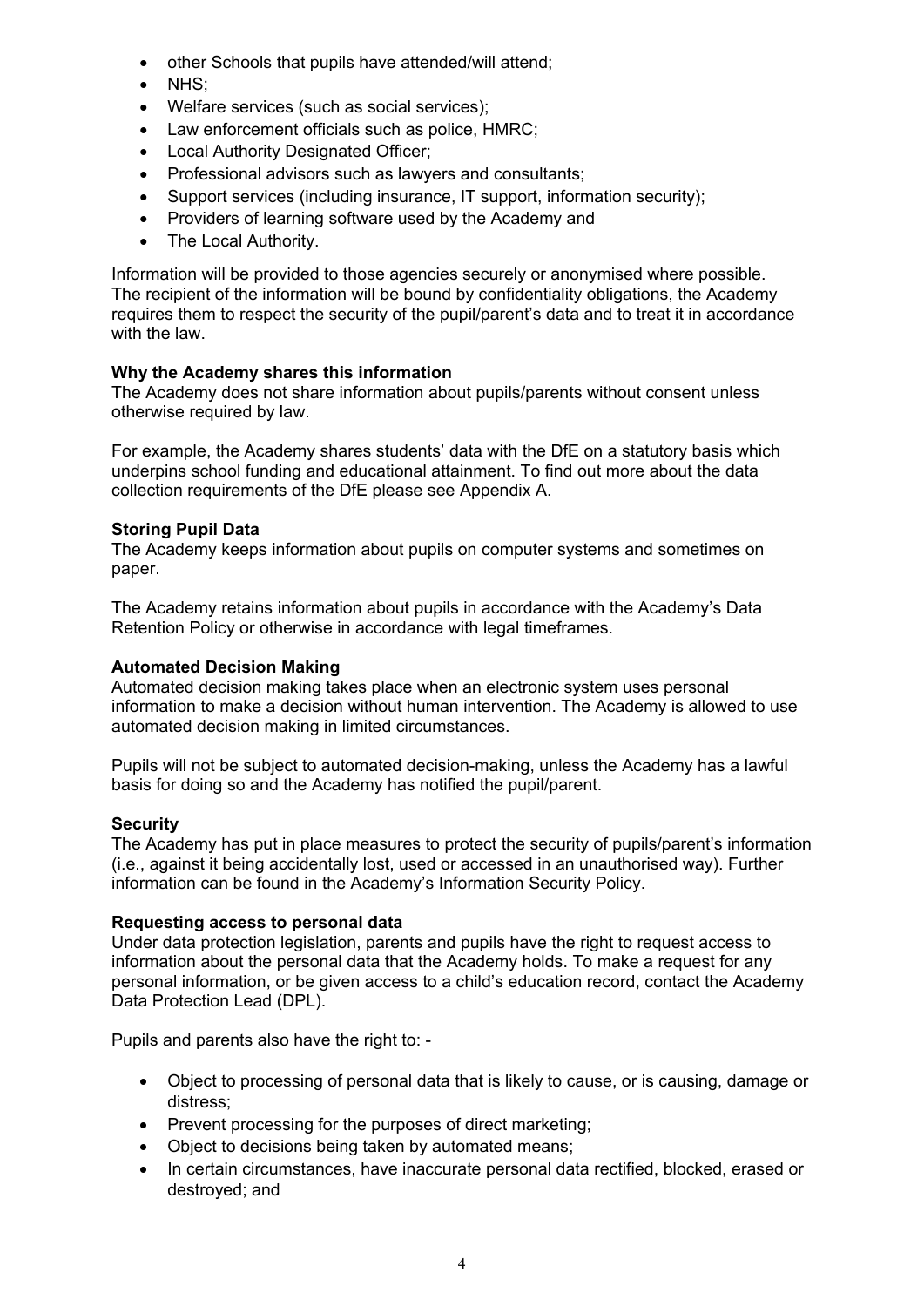• Claim compensation for damages caused by a breach of the data protection regulations.

If a pupil or parent wishes to exercise any of the above rights, please contact the Academy DPL in writing.

The Academy may need to request specific information from the pupil or parent to help the Academy confirm their identity and ensure their right to access the information (or to exercise any of their other rights). This is another appropriate security measure to ensure that personal information is not disclosed to any person who has no right to receive it.

# **Right to withdraw consent**

In the limited circumstances where a pupil or parent may have provided their consent to the collection, processing and transfer of their personal information for a specific purpose, they have the right to withdraw their consent for that specific processing at any time. To withdraw consent, please contact the Academy DPL. Once the Academy has received notification that consent has been withdrawn, it will no longer process the data subject's information for the purpose or purposes that had originally been agreed, unless the Academy has another legitimate basis for doing so in law.

# **Content**

To discuss anything within this privacy notice or raise a concern about the way the Academy is collecting or using personal data, please contact the Academy Data Protection Lead in the first instance.

The Academy has appointed a data protection officer (DPO) to oversee compliance with data protection and this privacy notice. If queries about how the Academy handles personal information cannot be resolved by Academy DPL, then the DPO can be contacted as per the details below: -

Data Protection Officer: Judicium Consulting Limited Address: 72 Cannon Street, London, EC4N 6AE Email: [dataservices@judicium.com](mailto:dataservices@judicium.com) Web: www.judiciumeducation.co.uk Lead Contact: Craig Stilwell

Pupil/parents have the right to make a complaint at any time to the Information Commissioner's Office, the UK supervisory authority for data protection issues. [https://ico.org.uk/concerns.](https://ico.org.uk/concerns)

## **Changes to this privacy notice**

The Academy reserves the right to update this privacy notice at any time, and will provide a new privacy notice when making any substantial updates. The Academy may also notify pupils/parents in other ways from time to time about the processing of their personal information.